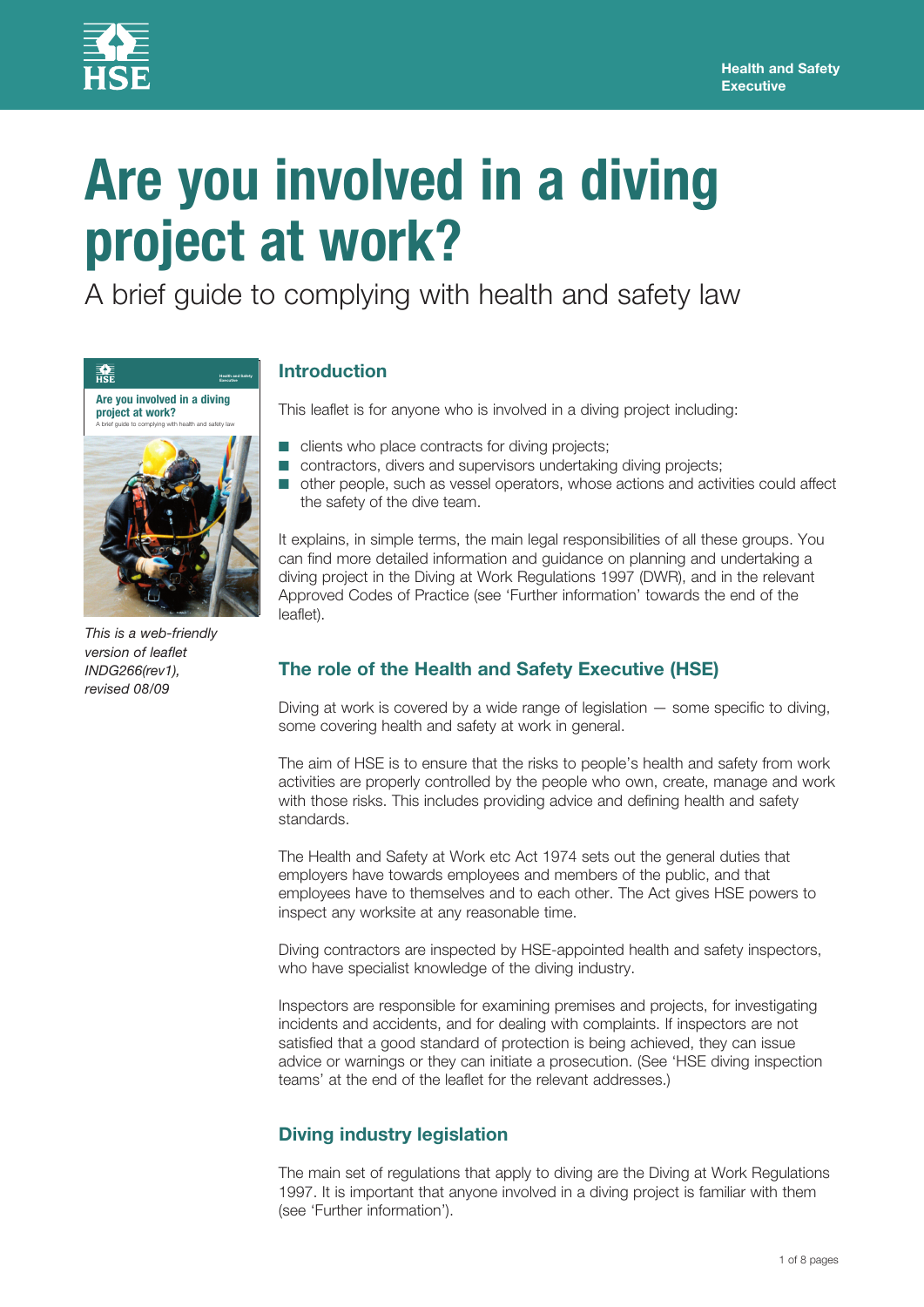## *The Diving at Work Regulations 1997 (DWR)*

DWR cover all dives when one or more divers are at work, whether employed or self-employed. The Regulations apply to everyone, from the client for whom the work is being done, to the diver undertaking the work. Everyone involved has a responsibility to take measures to ensure the health and safety of those taking part in the diving project.

DWR seek to control the hazards and risks associated with diving. They are 'goalsetting' Regulations, ie they do not specify in detail how diving at work should be carried out. The employer has to plan and manage the work to protect the health and safety of everyone taking part as far as is 'reasonably practicable'.

## *Approved Codes of Practice (ACOPs)*

HSE has produced a set of five ACOPs (see Table 1), one for each of the different sectors of the commercial diving industry. These give practical advice on how to comply with DWR and are available from HSE Books (see 'Further information').

If you comply with the relevant advice in an ACOP, you will normally be complying with the law. You may comply with the law in other ways, but you may have to prove that your approach is good enough.

| <b>ACOP</b>                      | <b>Sector</b>                                                                                                                                              |
|----------------------------------|------------------------------------------------------------------------------------------------------------------------------------------------------------|
| Commercial<br>inland/inshore     | Inland/inshore diving industry including civil engineering or<br>marine-related projects and fish farming                                                  |
| Media                            | Media diving projects including stunt people, journalists,<br>presenters, photographers, camera operators, sound and<br>lighting technicians and unit crew |
| Commercial<br>offshore           | All saturation diving, and all oil and gas work                                                                                                            |
| Recreational                     | Instruction and guiding of recreational divers                                                                                                             |
| Scientific and<br>archaeological | Scientific and archaeological diving projects                                                                                                              |

#### **Table 1** Diving ACOPs

## **People involved in the diving project**

## *The client and others*

There are a number of people whose actions can affect the safety of the diving project, even though they are not part of the diving team. These include the client for whom the diving project is being carried out, vessel operators and the owners of the site where the diving project is taking place.

Although their responsibilities vary, they all have a duty to co-operate with the diving contractor and supervisor. This is to ensure that DWR are complied with, and that their actions do not affect the safety of the dive team.

The client who commissions the work has responsibilities which include:

- ensuring that they appoint a diving contractor who is competent to undertake the duties;
- ensuring that the site is safe to use;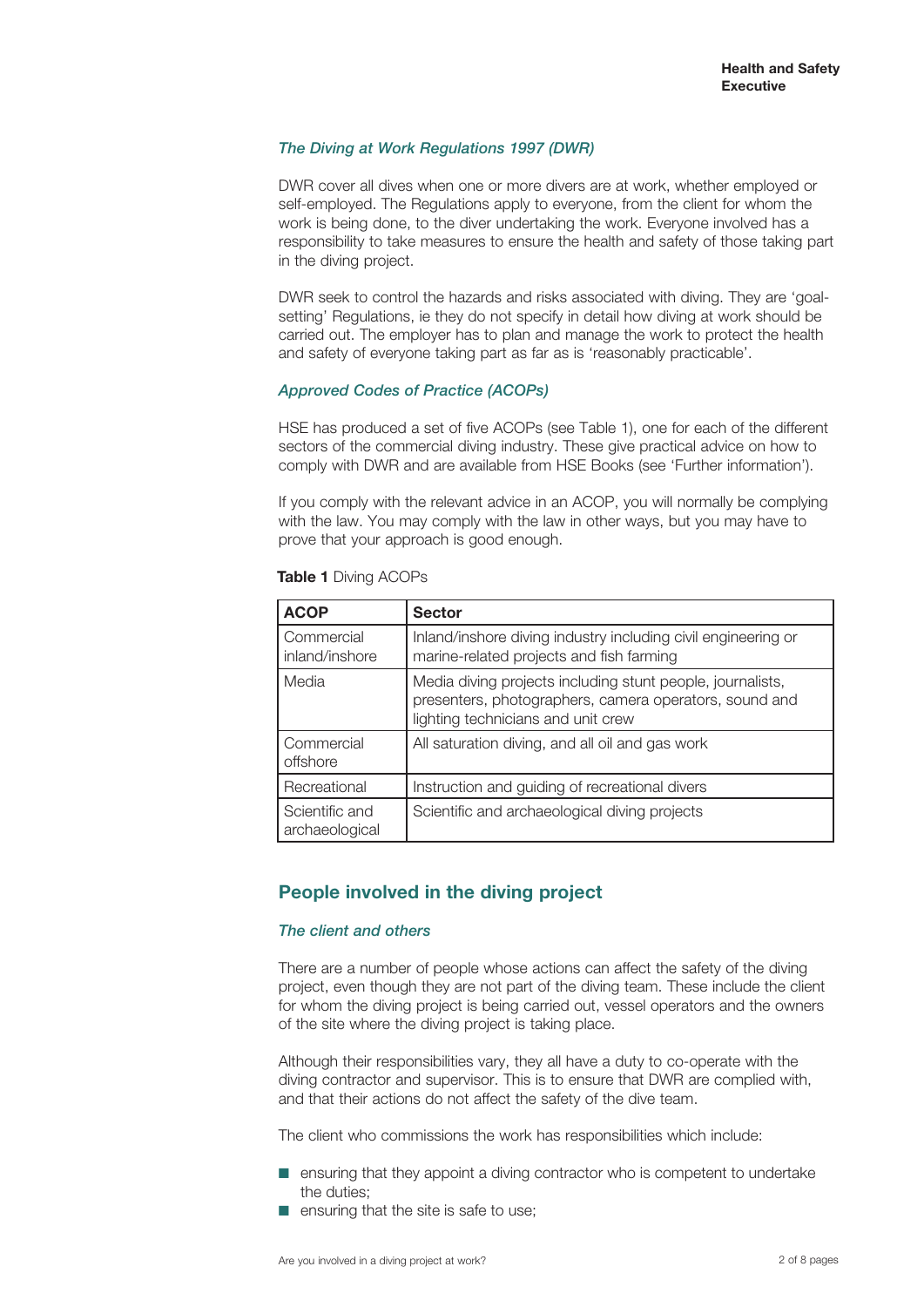- identifying known hazards to the diving contractor, such as underwater obstructions and contaminated water;
- supporting the supervisor and diving contractor in the event of an emergency.

#### *The diving contractor*

The diving contractor is normally the individual, partnership, company, or other corporate body who employs the divers for a diving project. A diving project is the term used for the overall diving job (whether it lasts two hours or two months).

Depending on the size of the diving project, it can be made up of a number of diving operations. A diving operation is the portion of the diving project which can be safely supervised by one person. A supervisor must be appointed for each diving operation.

The diving contractor is the person who plans and conducts a diving project. No diving work may go ahead without a diving contractor being appointed. The diving contractor has the main responsibility under DWR to ensure a safe diving project. The diving contractor should ensure that the diving project is planned, conducted and managed in a safe way.

The diving contractor's responsibilities include:

- assessing risks, and ensuring that a diving project plan is prepared;
- ensuring that the dive team is aware of the plan;
- ensuring that there are suitable and sufficient divers who are competent in both diving and the actual work to be undertaken, such as in the use of tools;
- ensuring that the place from which the diving is to be carried out is suitable and safe;
- providing sufficient and suitable plant and equipment, and ensuring that it is correctly certified and maintained;
- ensuring that there are adequate arrangements for first aid and medical treatment;
- ensuring that diving project records are kept;
- ensuring that all other relevant regulations are complied with.

#### *The supervisor*

The supervisor must be appointed in writing by the diving contractor.

The supervisor should be suitably qualified and competent in the techniques being used in the diving project.

Supervisors are responsible for the safety of the diving operation that they are supervising, and should be on site and in direct control of the diving operation.

The supervisor's responsibilities include:

- checking that divers are competent to dive and can carry out the work underwater;
- ensuring that everyone in the diving operation is aware of the diving project plan, and that the plan is kept up to date;
- maintaining proper records of the diving operation;
- ensuring that there is adequate communication with the divers in the water;
- $\blacksquare$  checking the site on the day of the dive, and when conditions change, confirming that the risk assessment is still current;
- checking that the diving equipment provided is appropriate and adequate for the project.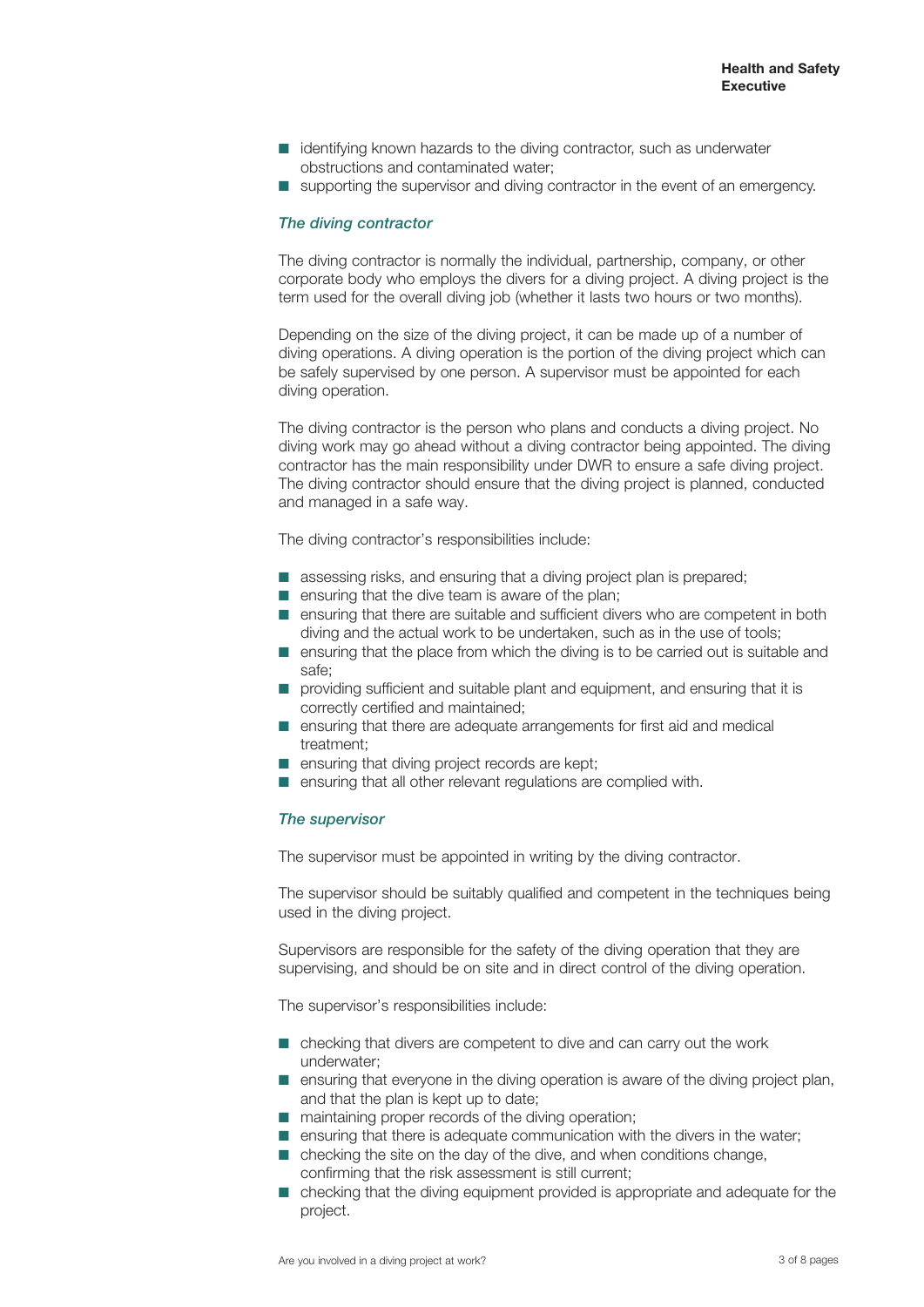## *The divers*

Divers have a number of responsibilities under DWR. These include:

- holding an approved qualification for diving;
- being competent to work safely;
- holding a valid certificate of medical fitness to dive;
- complying with the directions of the supervisor and the dive plan:
- maintaining a daily record of their dives, which they should keep for at least two years.

## **Diver competence**

All divers at work must be competent for the diving they plan to do or any emergencies they may have to deal with and hold a qualification approved by HSE. A wide variety of equivalent qualifications are set out in the list of approved qualifications (see www.hse.gov.uk/diving/information.htm).

There are four competence standards adminstered by HSE: SCUBA, Surface Supplied, Surface Supplied (top up) and Closed Bell. Offshore divers are required to have as a minimum the Surface Supplied (top up) qualification or equivalent. A year's experience at this standard is required before being eligible to be assessed for a Closed Bell certificate.

## **Medicals**

Divers must hold a certificate of medical fitness to dive issued by an HSE-approved medical examiner of divers. They consider the diver's ability to meet the physical requirements of diving work and the physiological consequences of work under pressure. If passed fit, they are given a certificate of medical fitness to dive, which they must show to prospective employers.

It is the responsibility of both the diving contractor and the supervisor to ensure that divers are medically fit and hold the relevant certificates.

Divers must see an HSE-approved medical examiner at intervals of no more than 12 months, for an assessment of their fitness to work underwater for the next 12 months. They may decide to take the medical up to one month before the expiry date. This certificate is valid for 12 months from the original expiry date, and not from the date the medical was taken.

The cost of the medical varies, depending on any further tests that a medical examiner may have to carry out.

If a medical examiner does not award a certificate of medical fitness, a diver has the right to appeal against the decision within 28 days to HSE's Employment Medical Advisory Service (EMAS) using the appeals procedure (copies of this are available from the medical examiner).

## **First aid**

As part of HSE diver training and assessment, divers are taught diving physiology (which includes the function of the nervous and musculoskeletal systems), and diving medicine (which includes decompression illness and ear problems).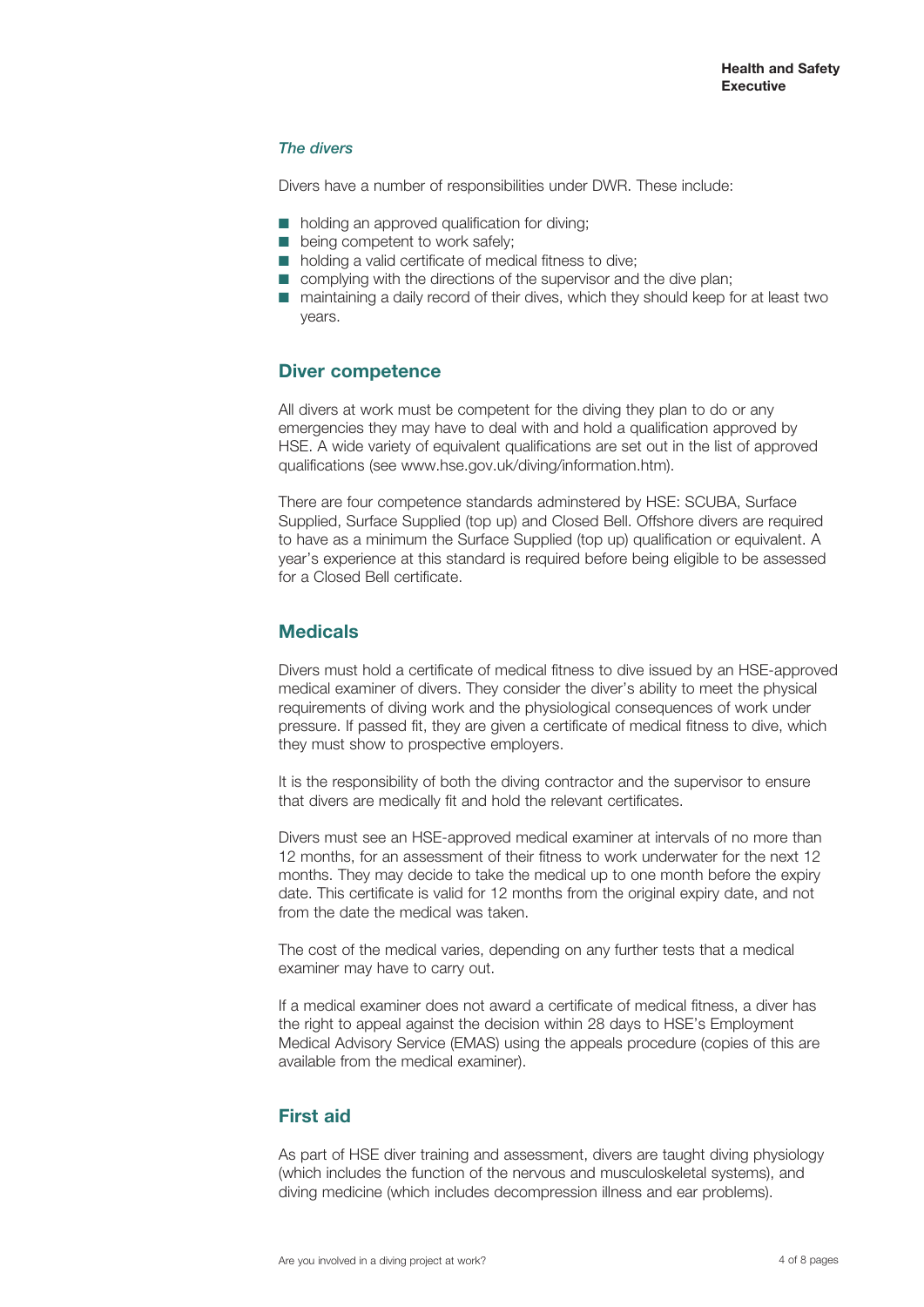At the same time as the diver undertakes training and assessment, they must also gain a first aid at work qualification (unless they already have one). This provides training in the immediate initial treatment to reduce the effects of the common injuries or illnesses suffered at work, for example bleeding, fractures, shock, burns and respiratory arrest.

This qualification is valid for three years and may be renewed through a first-aid organisation recognised by HSE (see 'Further information') before the current certificate expires. The refresher training may be undertaken up to three months before the expiry date and the new certificate will be valid for three years from the date of expiry.

It is an ACOP requirement that all divers in offshore operations hold a current HSEapproved first-aid at work certificate.

Other divers are not required to renew their first-aid training. However, the diving contractor has a responsibility to ensure that there are enough divers in the dive team with current first-aid certificates and additional first-aid training in the administration of pure oxygen. (Recreational instructors may hold a first-aid certificate approved by their parent agency.)

In some very remote inland/inshore diving locations and in all offshore diving operations there needs to be a qualified diver medic in the team. This advanced first-aid training is run by industry and is renewable every three years (see 'Further information').

# **Other relevant legislation**

This legislation covers all industries and may be relevant to diving projects. The list is not exhaustive.

*The Health and Safety at Work etc Act 1974*

*Employers' Liability (Compulsory Insurance) Act 1969* requires employers to take out insurance to cover their liability for accidents and ill health sustained by their employees.

*Health and Safety (Display Screen Equipment) Regulations 1992* set out requirements for work with visual display units.

*Management of Health and Safety at Work Regulations 1999* require employers to carry out risk assessments, make arrangements to implement necessary measures, appoint competent people and arrange for appropriate information and training.

*Manual Handling Operations Regulations 1992* cover the moving of objects by hand or bodily force.

*Personal Protective Equipment Regulations 1992* require employers to provide appropriate protective clothing and equipment for their employees.

*Provision and Use of Work Equipment Regulations 1998* require that equipment provided for use at work, including machinery, is safe.

*The Offshore Installations and Pipelines (First-Aid) Regulations 1989* cover requirements for first aid offshore.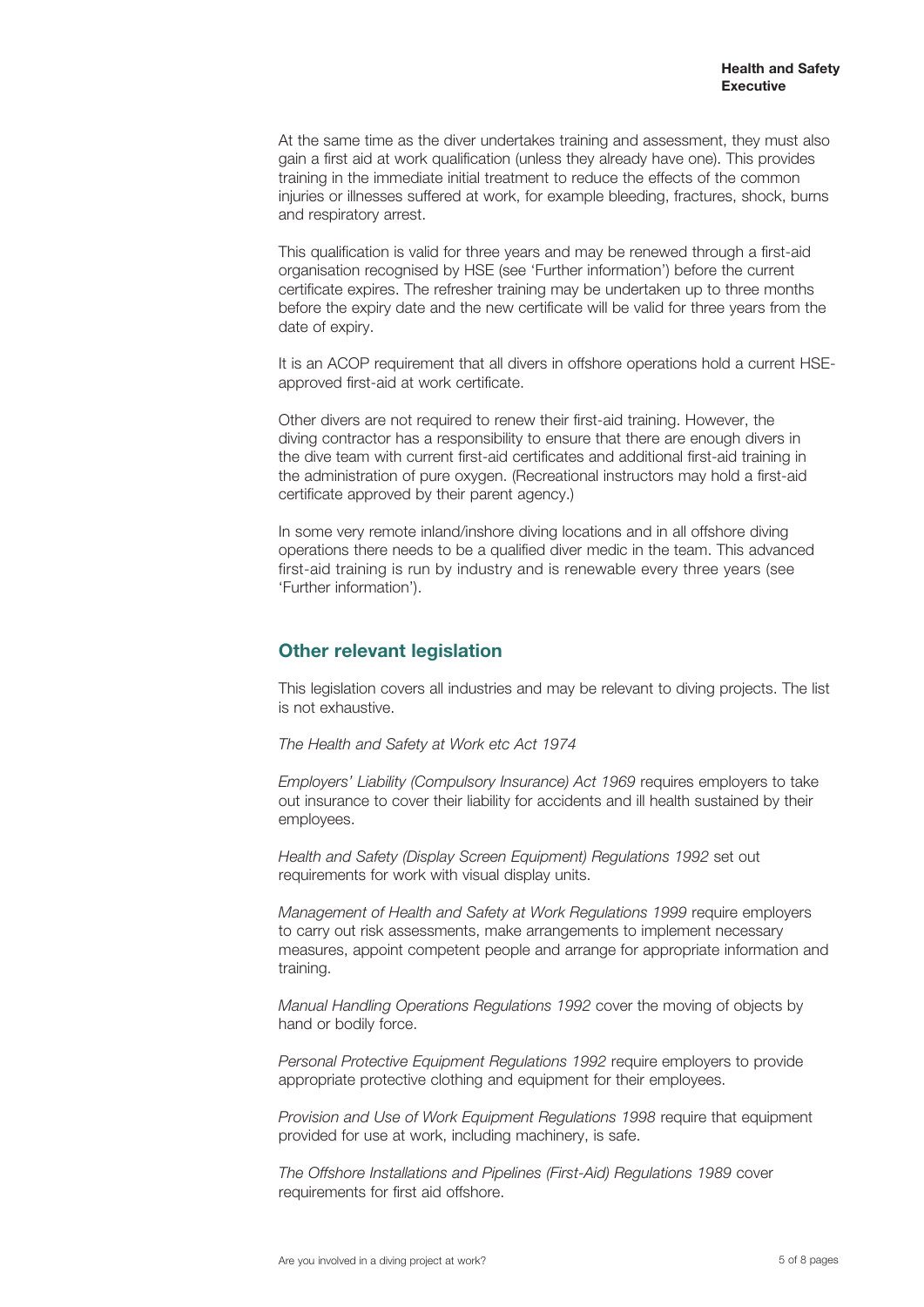*Health and Safety Information for Employees (Modifications and Repeals) Regulations 1995* require employers to display a poster telling employees what they need to know about health and safety.

*Noise at Work Regulations 2005* require employers to take action to protect employees from hearing damage.

*Electricity at Work Regulations 1989* require people in control of electrical systems to ensure they are safe to use and maintained in a safe condition.

*Health and Safety (Training for Employment) Regulations 1990* set out how certain people being trained for employment should be treated for the purposes of health and safety law.

*Offshore Installations (Safety Case) Regulations 1992* require the dutyholder of an offshore installation to submit, at various stages in the life cycle of the installation, a safety case for the management of health and safety on the installation.

*Chemicals (Hazard Information and Packaging for Supply) (Amendment) Regulations 2008* require suppliers to classify, label and package dangerous chemicals, and to provide safety data sheets for them.

*Construction (Design and Management) Regulations 2007* cover safe systems of work on construction sites.

*Control of Substances Hazardous to Health Regulations 2002* require employers to assess the risks from hazardous substances and take appropriate precautions.

*Offshore Installations and Pipelines Works (Management and Administration) Regulations 1995* require co-operation between everyone who has a contribution to make to ensuring health and safety, on the offshore installation or in activities involving the installation.

*Reporting of Injuries, Diseases and Dangerous Occurrences Regulations 1995*  require employers to notify certain occupational injuries, diseases and dangerous events.

*The Lifting Operations and Lifting Equipment Regulations 1998* require that lifting equipment provided for use at work is safe.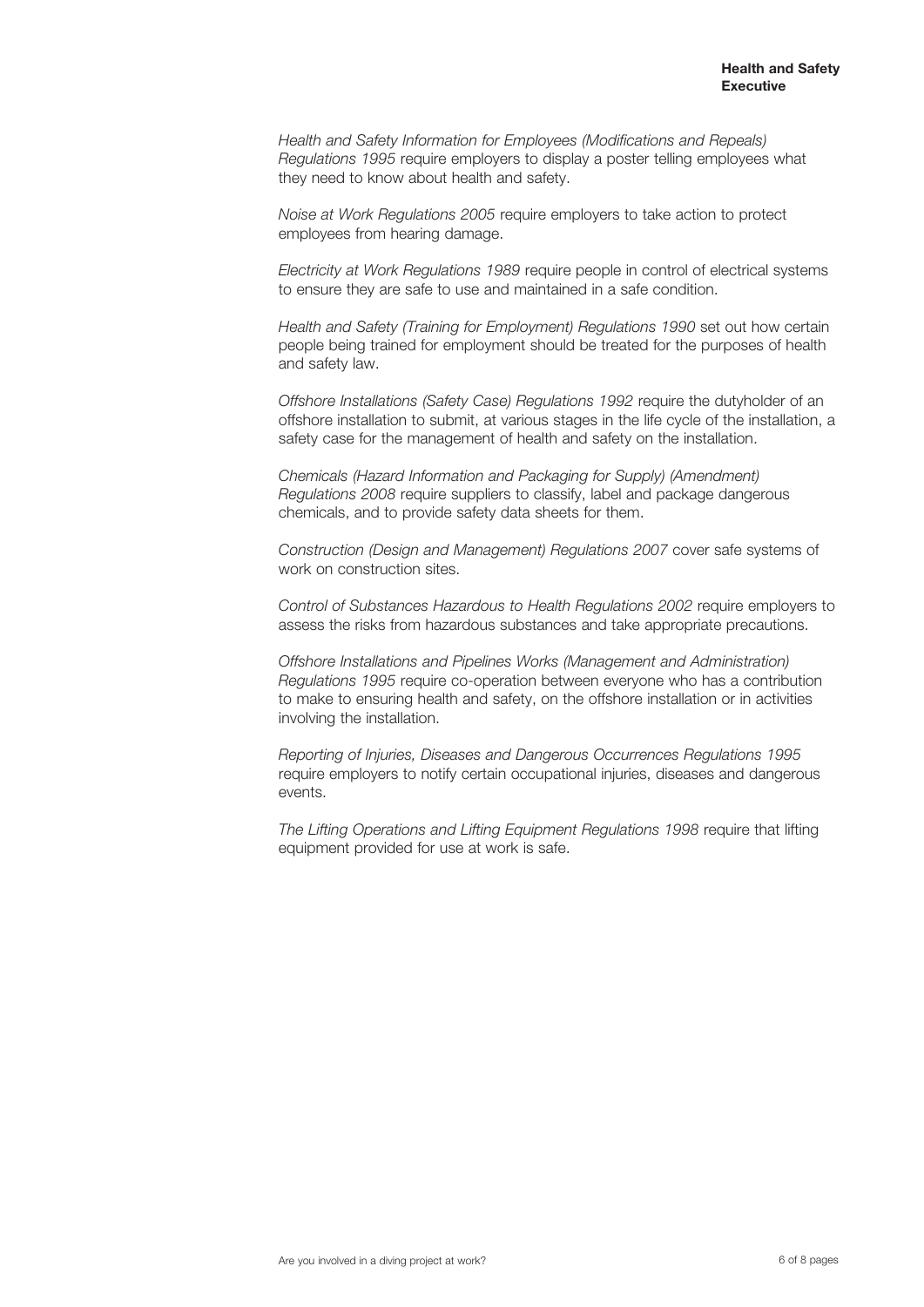## **Further information**

#### **ACOPs available from HSE Books, see back page for contact details:**

*Commercial diving projects offshore. Diving at Work Regulations 1997. Approved Code of Practice* L103 HSE Books 1998 ISBN 978 0 7176 1494 3

*Commercial diving projects inland/inshore. Diving at Work Regulations 1997. Approved Code of Practice* L104 HSE Books 1998 ISBN 978 0 7176 1495 0

*Recreational diving projects. Diving at Work Regulations 1997. Approved Code of Practice* L105 HSE Books 1998 ISBN 978 0 7176 1496 7

*Media diving projects. Diving at Work Regulations 1997. Approved Code of Practice* L106 HSE Books 1998 ISBN 978 0 7176 1497 4

*Scientific and archaeological diving projects. Diving at Work Regulations 1997. Approved Code of Practice* L107 HSE Books 1998 ISBN 978 0 7176 1498 1

## **Copies of Diving at Work Regulations 1997 (SI 1997/2776):**

The Stationery Office, PO Box 29, Norwich NR3 1GN Tel: 0870 600 5522 Fax: 0870 600 5533 e-mail: customer.services@tso.co.uk Website: www.tso.co.uk. Statutory Instruments can be viewed free of charge at www.opsi.gov.uk. (They are also available from bookshops.)

## **Technical queries about diving and queries on contractors, diving competence qualifications, addresses of competence assessors and information on diving certification appeals process:**

Diving Operations Strategy Team, HSE Wren House, Hedgerows Business Park, Colchester Road, Springfield, Chelmsford, Essex CM2 5PF Tel: 01245 706256 Fax 01245 706260

#### **Medical queries and lists of approved medical examiners of divers:**

HSE's Corporate Medical Unit, Belford House, 59 Belford Road, Edinburgh EH4 3UE Tel: 0131 2472011 Fax: 0131 2472055

#### **Providers of HSE first-aid at work training:**

HSE Infoline Tel: 0845 345 0055

#### **Providers of diver medic (first-aid) training:**

The International Marine Contractors Association (IMCA) Tel: 020 7824 5520

#### **Oxygen administration courses:**

Available from some first-aid training providers and recreational diving organisations.